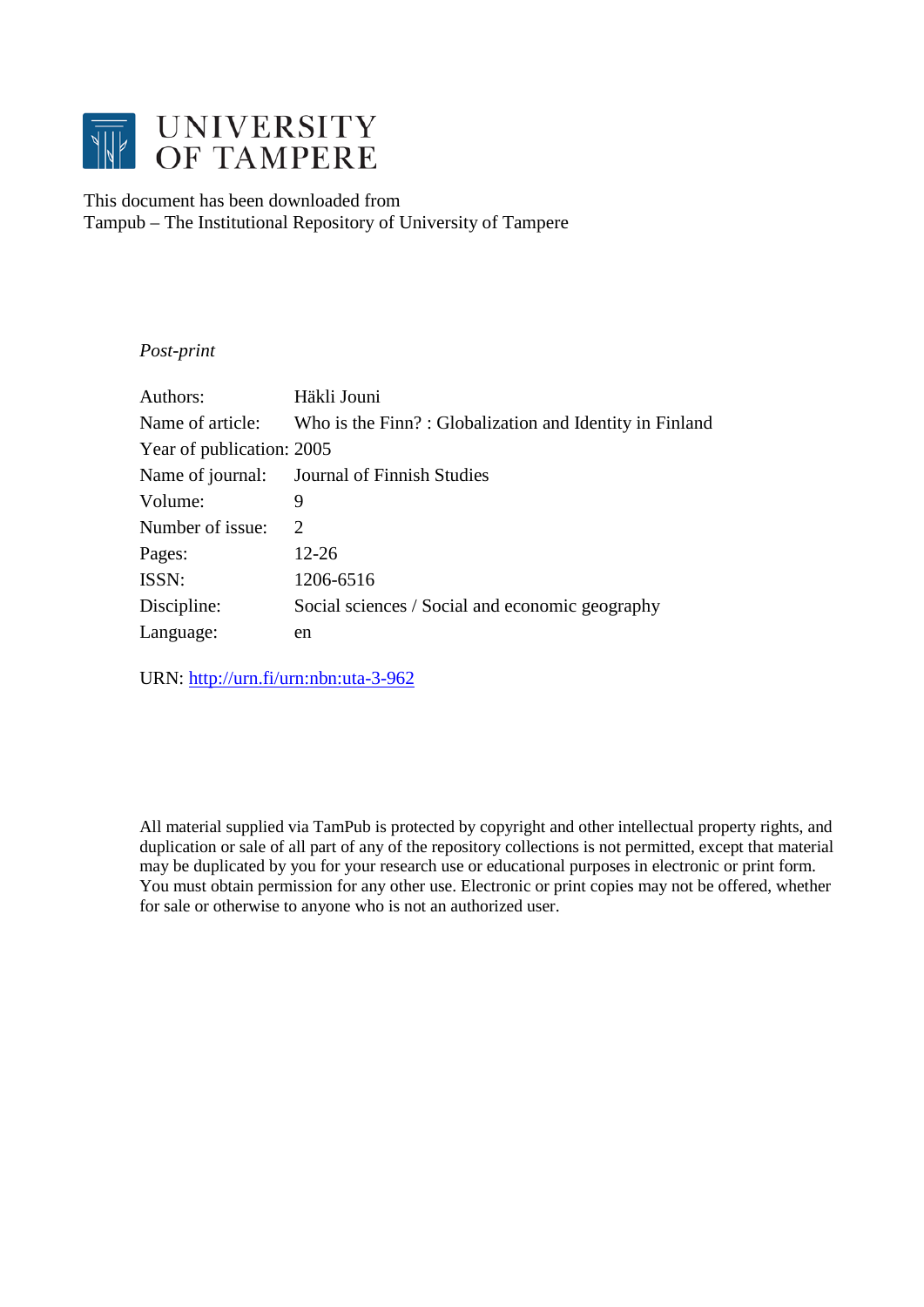# Who is the Finn? Globalization and Identity in Finland

# JOUNI HÄKLI

#### **In What Sense a Finnish Team?**

I begin this article with a personal note, one that captures well the circumstances within which national identities are experienced and negotiated in our interconnected global world. I am not a big sports fan, but one game never fails to catch my interest: that is ice hockey played at the World Championship level. In view of national identification, I suppose it is only natural that, as a Finn, I have fervently supported the Finnish national ice-hockey team since my childhood . Watching ice-hockey World Championship Games at the age of six ranks among my first memories of excitement related to both television and nationality. Since 1970 I have followed, with undiminished interest, the changing fortunes of the Finnish team in its efforts to beat the teams of other countries. Some rivals continue to occupy a prominent place on the world map of ice hockey , others no longer exist (most notably the Soviet Union, Czechoslovakia, and the German Democratic Republic). No other television experience has caused so sweaty hands and such trembling as watching these tournaments.

I am sure that all those who have watched sports with something special at stake are familiar with these reactions. In my case this 'something' is the feeling that this team, wearing symbols of nationhood I have learned to distinguish from all other similar symbols, represents *the Finnish nation*, and moreover, *myself* on the most personal level. Therefore, as a member of the Finnish nation, I have come to share both losses and victories of the Finnish team. I think it is thus safe to say that watching World Championship ice hockey ranks among the strongest contemporary experiences of Finnishness for myself – and for many others, for ice hockey is the most populart spectator sport in Finland. It is, therefore, a particularly revealing case for considering how the relationship between the Finnish national team, the Finnish people and the rest of the world has evolved over the recent years.

We can begin this by looking at the changing composition of the Finnish World Championship ice hockey team. Until the early 1990s, most of the players came from teams playing in the national league. Professional players, mainly from the North American National Hockey League (NHL), were an exception, even though they were important role models for domestic players. The predominantly domestic profile began to change, when the International Olympic Committee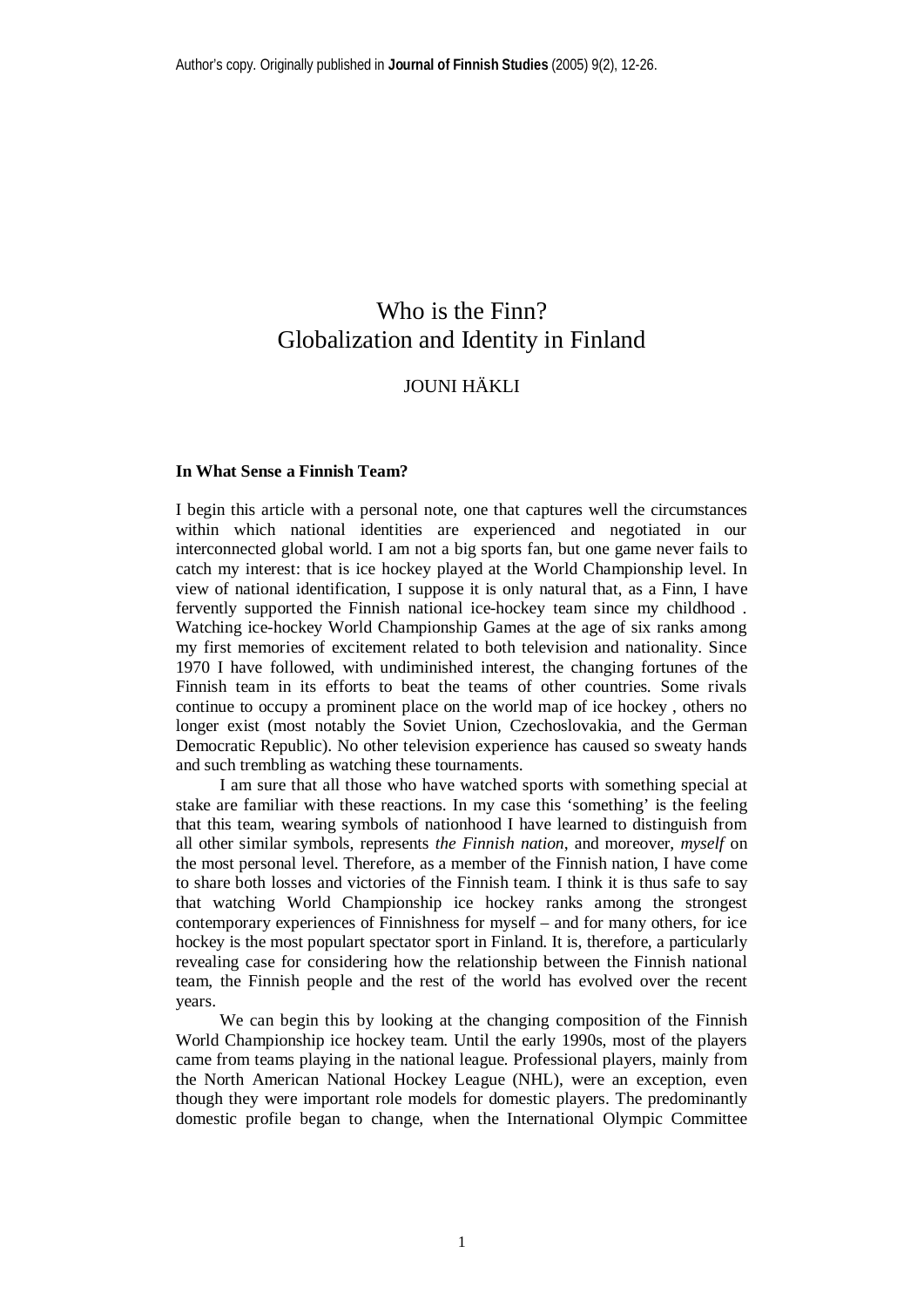allowed professional players to participate in Olympic ice hockey for the first time in 1988.1 By that time, and given the general professionalization of sports , an increasing number of Finnish players had already followed the example of Matti Hagman, who in 1976 was the first Finn to play professional hockey in the NHL. Since the mid-1990s the share of foreign-based players in the Finnish national team thus grew rapidly so that all members of the team representing Finland in the 2004 World Cup tournament lived abroad and worked for foreign teams (Table 1) . In terms of place attachment these players could just as well have represented Florida or Colorado instead of Finland. However, there is no question about the focus of loyalty of these players. They all are Finnish nationals born in Finland, and veritable icons of Finnish ice hockey.

 The example suggests that one's Finnishness is still determined at the moment of birth rather than by events in later life. Moreover, increasing international mobility – globalization at the level of individual experience – has failed to unsettle the foundation of the representational relationship between native Finnish players, the Finnish national ice-hockey team and the Finnish nation – no matter where the these players currently live, what language they speak in their daily life, where their children go to school and what country collects their taxes.

Clearly, place of birth rather than place of living forms the basis of Finnish national identity. This observation may block any quick progress toward a postnational, cosmopolitan, global future, at least for the Finns. Studies on the sense of Finnishness among immigrants show the flipside of the "ethnocratic" definition of Finnish identity.2 For example, Veronika Honkasalo3 a scholar of comparative religion, interviewed in spring 2000 young first-generation immigrants to Finland and found that they considered Finnishness an attribute reserved exclusively to "native Finns". None of the interviewees believed that they might ever become "proper Finns". Moreover, sociologist Outi Lepola4 has pointed out that immigrants do not become 'Finns' simply by gaining the Finnish citizenship. The process is much more complicated and first-generation immigrants as well as their children may always be 'excluded' from 'Finnishness'. Also more generally, studies on globalization and national boundaries have shown that national identities still figure strongly in our quotidian lives, despite the profound changes brought about by processes of cultural, political and economic globalization.5 It is therefore appropriate to ask, 'Why does the idea of nationality still command our loyalties and what are national identities?'

## **Identities Interest Us, But Why?**

*Identity* is clearly one of the catchwords of current times. Politicians use the word as much as academic researchers, government officials, business people, and laymen. We engage in *identity talk* whenever we reflect upon who we are, where we come from, and where we belong.6 The upsurge of interest in identities can partly be explained by the rise of ethnic and regional political movements, the growing flows of migration and displacement, and the breakdown of the geopolitical certainties of the Cold War era. Arguably, however, globalization stands out as a key factor in making identities interesting .7

*Globalization* is used broadly to describe various processes of political, economic and cultural integration on the global scale. In an increasingly interconnected world the movement of information, capital, goods and people is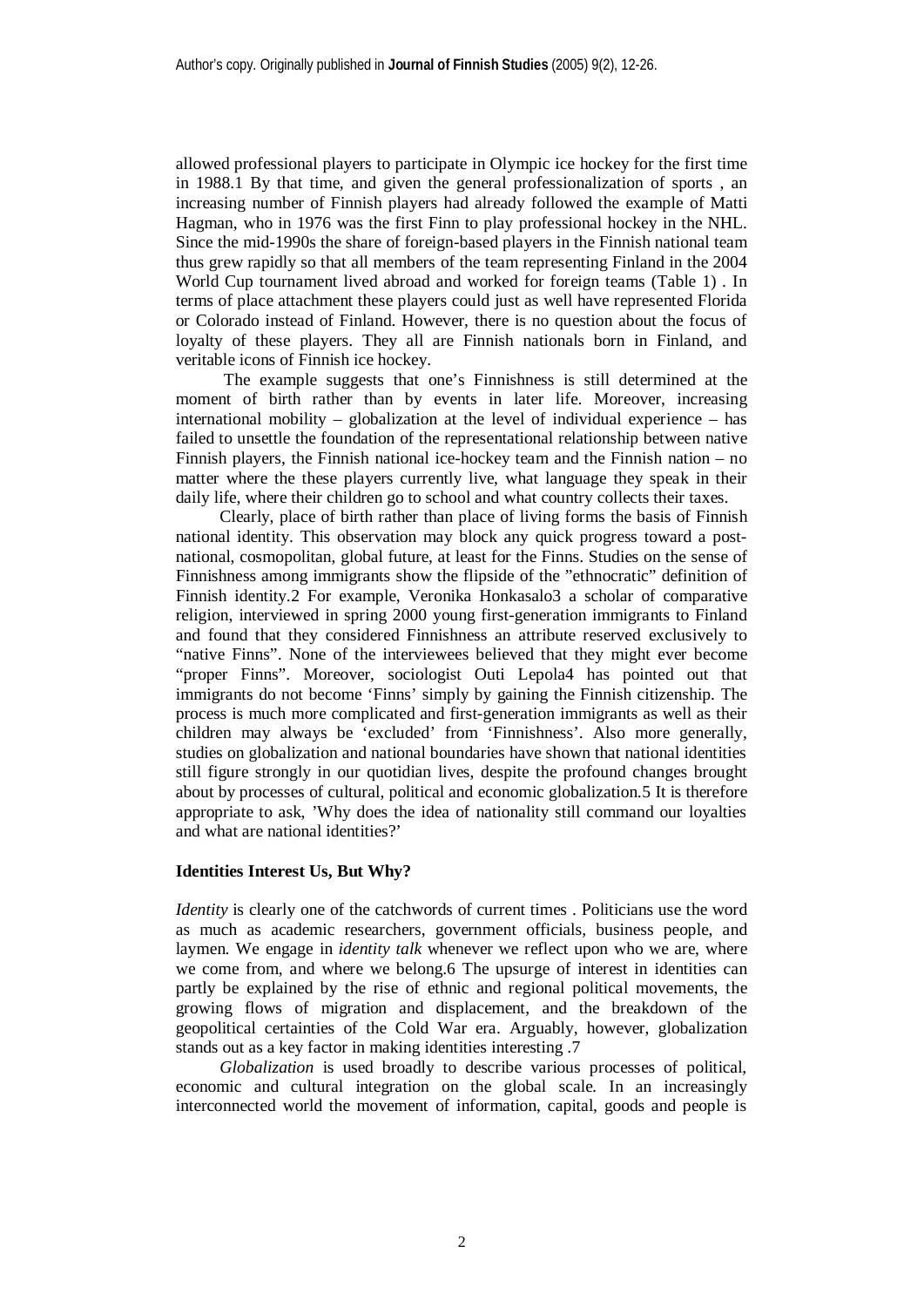easier and faster than ever before. In this context, the relationship between globalization and national identities is complicated . Instead of thinning out cultural differences, globalization has, in fact, accentuated awareness of these differences by multiplying the points of contact between individual and collective agents from different ethnic and national cultures.8

If we are not rapidly becoming 'the same' because of growing global interconnectedness, what, then, is happening with national identities? What is happening with Finnishness? We may begin to answer this question by examining what identities are. Some authors argue that the term applies to individuals rather than collectives.9 In psychological analyses identity is usually understood as a view of the self that people develop as acting agents, while being objects of their own and others' observations and interpretations. In this view identity is connected to the experience of individual particularity and the key question is, 'Who am I?'10 However, identity cannot be analytically reduced only to individual experience . The logical flipside of difference is similarity, which points to collective, or shared, elements. Locality, region, nation, gender or ethnicity, for instance, may provide frameworks for the rise of collective identities. Even though their existence depends on individuals who produce and reproduce such identities, their construction also requires social practices and shared narratives that join people together.11 Therefore, it can be argued that individual identities are always *social* identities.

Moreover, identities have to be practiced before they can become fully meaningful in social life. They have to be performed to become actual.12 For example, in discussing national identities anthropologist Michael Billig states that one should not ask 'what identity is' but rather 'what it means to claim to have one'.13 Identities have no stable essence, as they change and evolve in the acts by which we acknowledge difference and sameness. Historically and geographically specific circumstances condition these acts and make up the conditions for 'identity talk'. The question 'who is the Finn' has been answered differently through the history of the Finnish nation-state. The Finnish identity is not permanent, for each generation interprets the symbols and 'narratives' of Finnishness anew and assigns fresh meanings to them.14

Here we return to the relationship between globalization and the Finnish national identity. The question I pose in the title of this article can be read and answered in at least two ways. On the one hand, we may ask where Finns have come from and how. On the basis of historical research it has become well established that people living in what today is Finland have not always identified themselves as 'Finns'. Until the late nineteenth century collective identifications among the population had other, more particular and concrete points of reference. These were typically family and kin, village, local community, and sometimes region.15 National identification was not relevant at all in the practices of everyday live. Hence, from this perspective, the question gets rephrased as, 'How did Finns come about in the first place?'

On the other hand, it is perhaps more important in the context of this volume to ask who the Finn is in the face of current globalization. What are the processes and activities that prompt us to reflect on who Finns are in the contemporary world? Here we must turn to the major events and developments that have caused this question to become more actual than perhaps ever since Finland gained independence in 1917. Among these major developments are the breakdown of the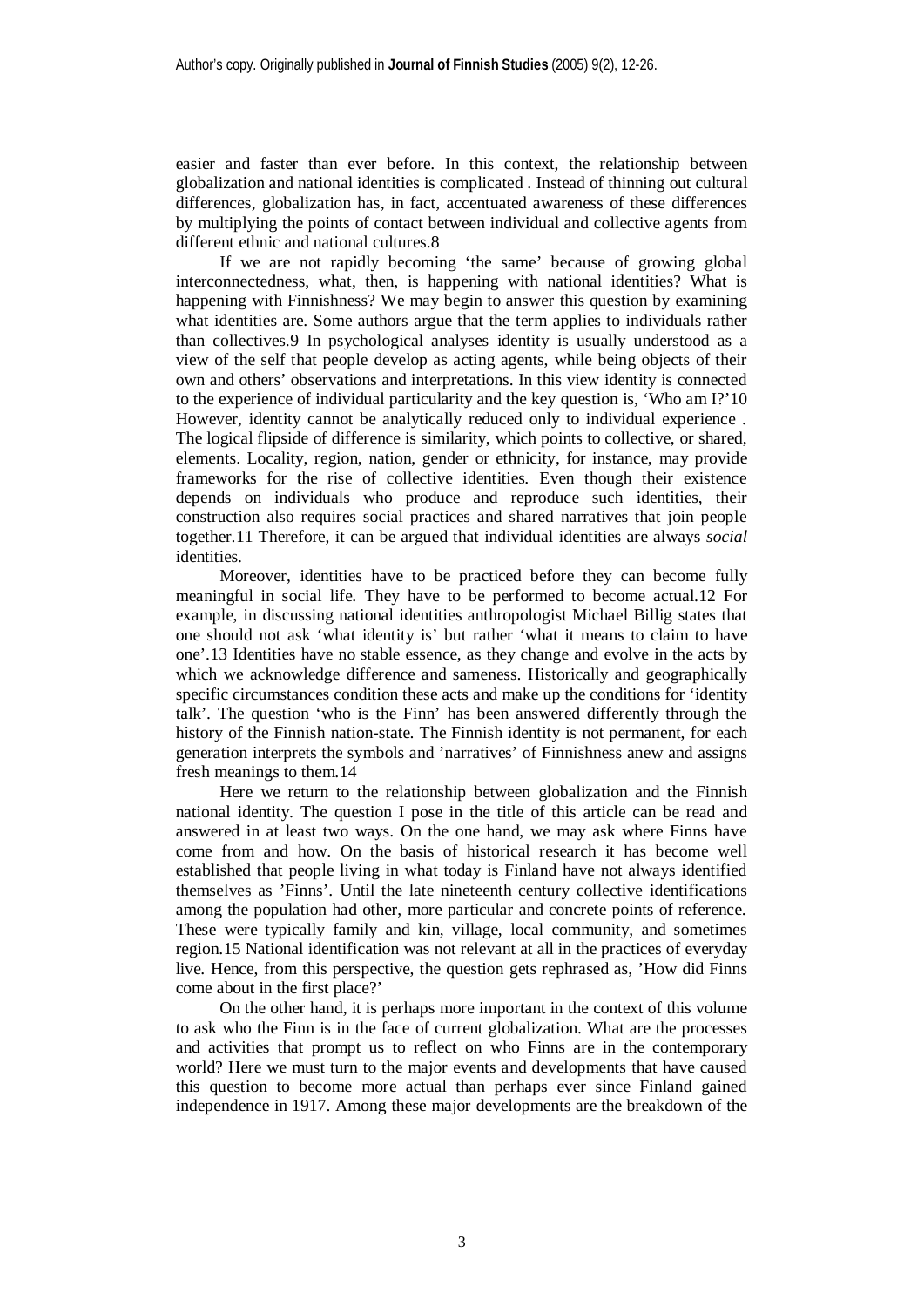Soviet Union; the opening of the Finnish economy to the international market; the membership of Finland in the European Union (EU) in 1995; and the concomitant growth of foreign population living in Finland.16 So, the two questions I will seek to answer in the following are: (1) Who were the Finns in historical terms? and (2) Who are they becoming in encountering the processes of global rescaling and deterritorialization?

#### **The Creation of Finns: Nation as a "Root Metaphor"**

 A quick look at how Finns came into being is in order to set up the discussion of more recent developments. I begin with the idea of nation-building as the creation of *unity within difference*. Every nation believes, or is made to believe by its leaders, that it is eternal and has the right to a particular homeland.17 Finns make no exception. Still, they did not always exist, but awareness of nationhood had to be built among the population by the political and cultural elite. Before Finns became Finns, their primary collective identities were to be of a particular *kin* or from a certain *village*.18

At the core of nation-building, therefore, is the challenge of superseding the local, regional and social differences that people identify themselves with – that is, of creating a reality that unifies people without without erasing their peculiarities.19 It is necessary for the protagonists of nationalism to show the masses that all their differences somehow belong to the same family – that the family resemblance is strong enough to accommodate differences.

Creating unity that surpasses various kinds of differences is not an easy task, not least because personal and collective identities truly mattered even before the age of Finnish nationalism from the 1850s onwards. Therefore, to be able to accept Finnishness as their primary collective identity, ordinary people living in the Finnish territory had to rearrange their priorities and loyalties. A social order founded on the internalization of roles and social schisms based on the four-estate society (nobility, clergy, burghers and peasants), as well as several other deeply rooted distinctions such as occupational, regional, ethnicity, kin and status differences, had to give way to a new layer of modern collective identification: the Finnish nation as "an imagined community."20

This is precisely what happened in Finland during the nineteenth and early twentieth centuries. The idea of Finns as a unified nation was actively created by the political and cultural elites using elements of shared language, culture and tradition. These elements were crucially important in achieving a sense of unity that accommodates other differences. However, the unifying elements did not simply lay there to be found and be used for 'waking up' the nation. In the process tradition was molded, it was utilized selectively, the Finnish language and grammar were normalized and cultural products were deliberately 'nationalized'. The Finnish national epic *Kalevala* is a prime example of how the oral tradition of a certain group, the Karelians, was converted into a unified literary product that ended up being a central symbol of Finnishness. The tradition for sure was genuine, but the distance from Karelian folk culture to the intellectual circles of mid-nineteenth century Helsinki was long and winding.21

Therefore it is right to say that what brought Finns to existence was less the unique cultural tradition or particular language than awareness of these among the masses . This consciousness has not been an easy achievement. It has demanded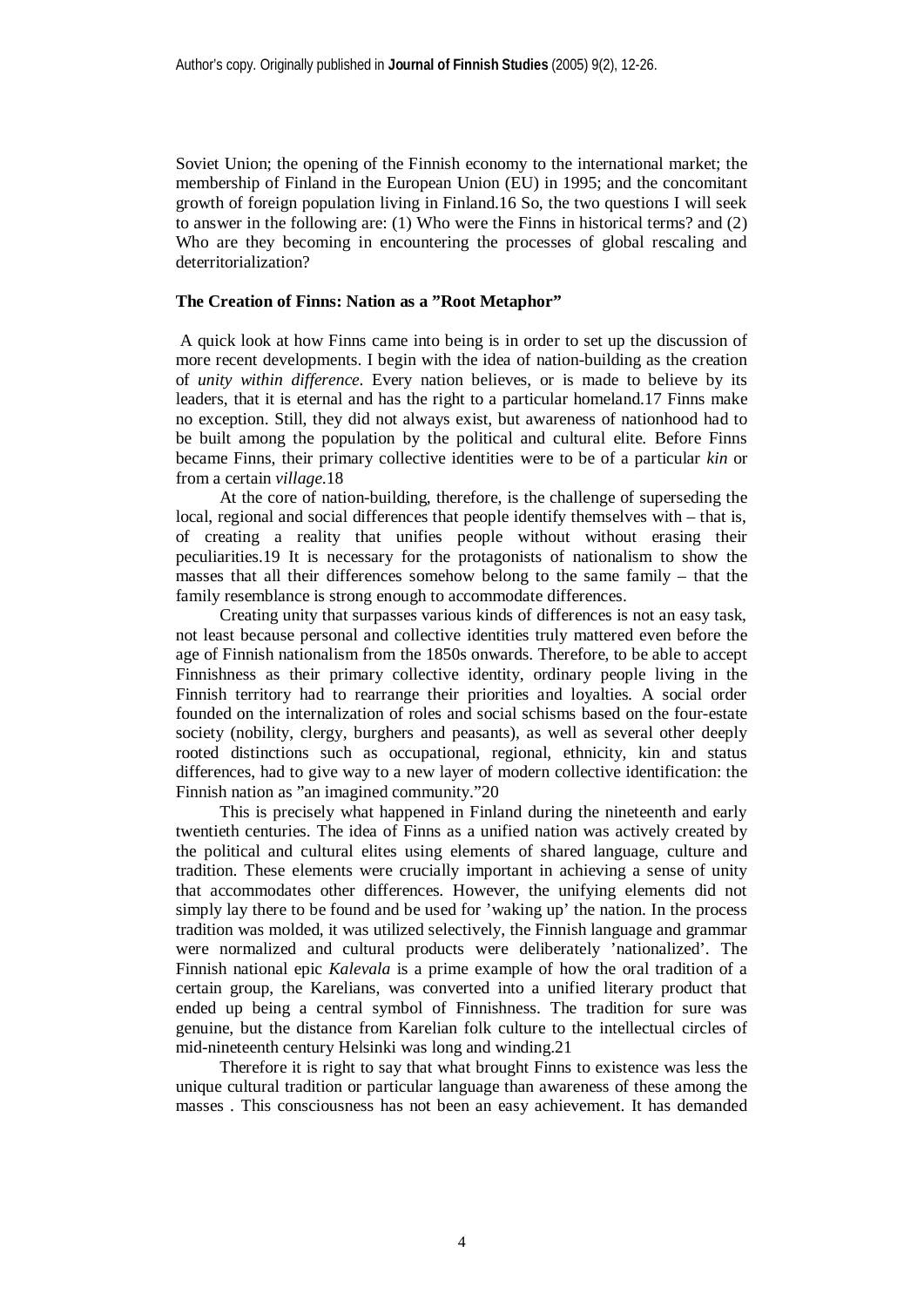persistent efforts by the protagonists of the 'Finnish cause' to establish 'Finland' as a nation on the cultural world map. Moreover, the Finnish nation-building has required conscious dissemination of the idea among the population by means such as national schooling system and general-conscription military, mass media, literature, arts, and national monuments, cultural institutions and buildings.22

The end result of successful nation-building is best described as the *naturalization* of the idea of Finns as a nation. In philosopher Chaïm Perelman's terms, Finland has then emerged as a *root metaphor*, that is, as an interpretative framework that is automatically applied without ever recognizing that it is only a metaphor. According to Perelman, thinking is often based on conditions that are not reflected upon. When something is described through a "root metaphor" it is seen as *the* reality – the only way of looking at things. As a "root metaphor" nation has seized to be an idea and become reality in itself, a reality that transcends difference and unites what is seen as different 23

#### **Globalization and the Changing Finnish Identity**

The nation might be a "root metaphor" that goes unquestioned in the everyday life of a national polity, whereas the negotiation of a national identity is an ongoing, never-ending process . The continuous search for what it means to be a Finn has been possible precisely under the shelter of the metaphor of *nation*. That Finns exist as a nation has opened up a space for the deliberation of the question 'who Finns are'.

Since the early 1990s the questions concerning the Finnish identity has centered on influences brought about by several major shifts in Finland's geopolitical position. I consider three developments particularly interesting in this context: (1) the breakdown of the Soviet Union; (2) the globalization of the Finnish economy; (3) and Finland's membership in the EU. All these processes have increased the numbers of foreign population living in Finland.

First, the collapse of the Soviet Union was a dramatic event that opened up space for the renegotiation of the position of Finland among either western or eastern nations. In the late 1980s Finland was still positioned as a political and cultural borderland between East and West. The foreign-policy doctrine of Finland's self-proclaimed neutrality during the Cold War was so hegemonic that it was also reflected in the way in which ordinary Finns saw themselves. This borderland neutrality was seen as an unquestionable 'truth', based on geopolitical and economic realism and touted in innumerable occasions – newspaper editorials, governmental speeches and statements, and politically correct elite discussions.24 However, in some countries, such as West Germany and the USA, this neutrality was treated with suspicion. The notorious term *Finlandisierung* (Finladization) was coined to denote how the Soviet Union could influence the domestic politics of some small countries located outside the 'Iron Curtain' but still within its sphere of influence.

However, the collapse of the Soviet Union suddenly made it possible to rethink the question of who Finns are with less concern about what the reaction in Moscow might be. The change in thinking did not take place overnight as the political situation in Russia was unstable for quite some time. However, a new space for renegotiating the Finnish identity opened up in the early 1990s. This could be seen most clearly in the talk about the West as Finland's 'true'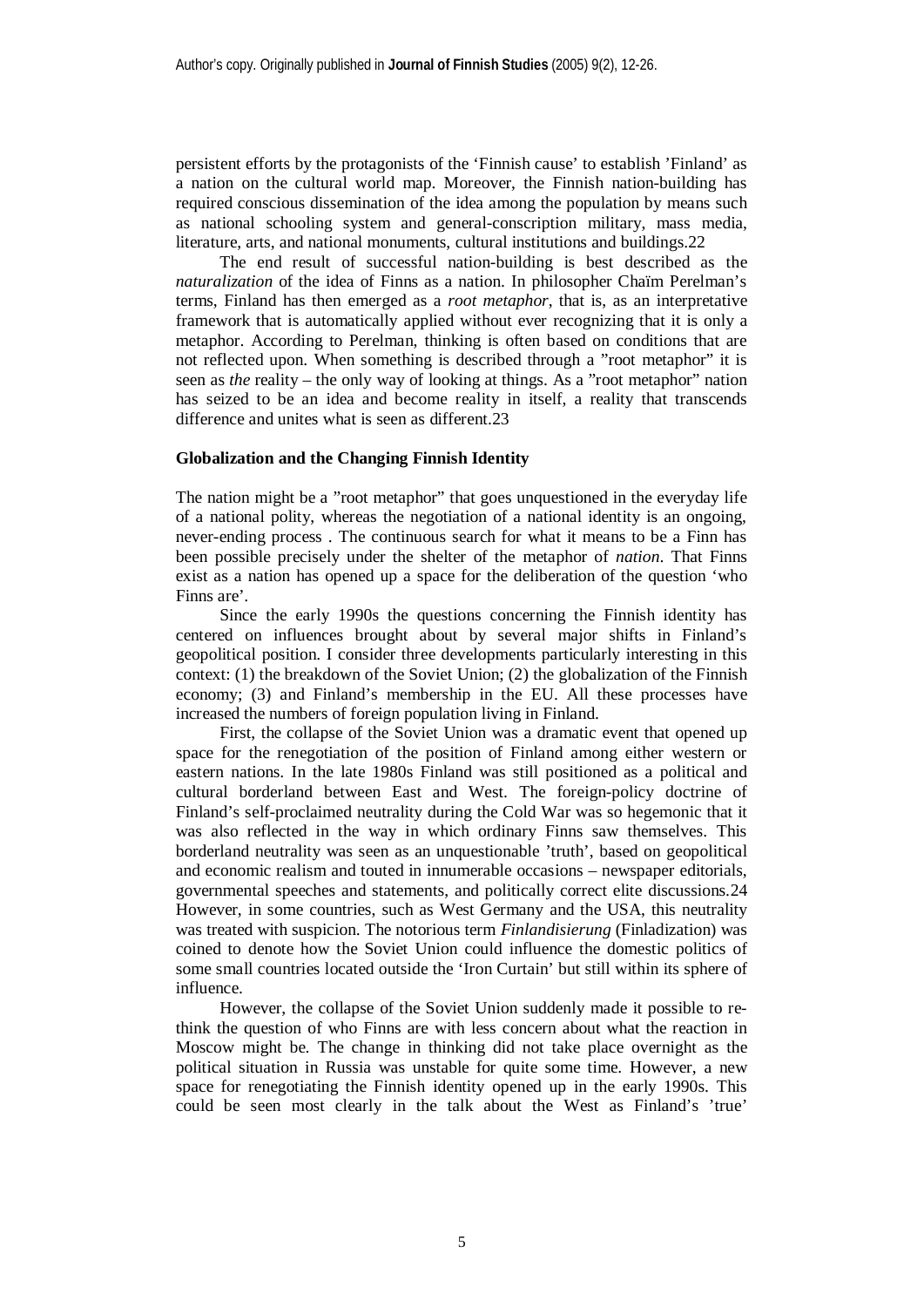geopolitical group of reference. After a long period of foreign-political realism that – behind the facade of geopolitical neutrality – emphasized connections to Soviet interests, it was only a matter of 'normalizing' Finland's geopolitical position. New identity talk started to gain ground with the specific aim of showing that Finland was the gateway of the West toward the East rather than a neutral watershed. In other words, Finns now began to highlight their identity as an unquestionably western nation.25

Second, the opening of Finland's economy to the global market paralleled the new geopolitical tone of the Finnish identity talk . The first steps included liberalization of the movement of capital and an increasingly relaxed regulation of trade across the boundaries of the Finnish national economy. A corollary development was Finland's full membership in the European Free Trade Agreement (EFTA) in 1986, an economic component in the ongoing European integration process.26 Following the late 1980s Finland has gradually adjusted to living in the turmoil of the global economy. The Finns now realize that their most important economic, social and political contributions are weighed up in the context of global competition.This realization has fundamentally shaken the citizens' understanding of Finland as a 'bird nest' offering shelter from the world's hardships.

 This feeling of shattered 'nest' has had its impact on the Finnish identity. Talking about 'Finns' and 'the Finnish identity' is increasingly based on comparing and positioning Finns within the globally competitive field of national achievement and characteristics. Often this reflection on 'who we are' has focused on Finns' cultural achievements . Celebrities such as conductor Esa-Pekka Salonen of the Los Angeles Philharmonics, Formula One World Champion Mika Häkkinen, or icehockey players Jari Kurri and Teemu Selänne who built prominent careers in the NHL have become national icons. Rock and roll groups, such as Bomfunk MC's, Nightwish, The Rasmus, and HIM have added to Finland's international fame and their service for the country has received acknowledgement from President Tarja Halonen. Sometimes the success in global competition of large Finnish companies, such as the Nokia Corporation, has evoked national pride.

However, not all reflections on the Finnish identity have turned positive. Especially before Finland's EU membership in 1995 much of the identity talk centered on showing how badly Finns do compared to more 'civilized' European nations. This negativity stems from the tradition of stigmatizing Finnishness that ethnologist Satu Apo has, perhaps rightly, termed "self-racism."27 The core statement in this thinking is that Finns are uncivilized backwoods people. In newspaper writing preceding the EU membership this self-mocking statement was presented in the following variants:

- Finns are impolite
- Finns are socio-emotionally too serious, not playful and lack dancing skills
- Finns do not know how to communicate, they fail in small talk and speeches
- Finns are too straightforward and realistic, incapable of complex discussion
- Finnish language is so archaic that it prohibits intellectual activities
- Finns are biologically and culturally pathological with severe problems of drinking, violence, suicide and male mortality.28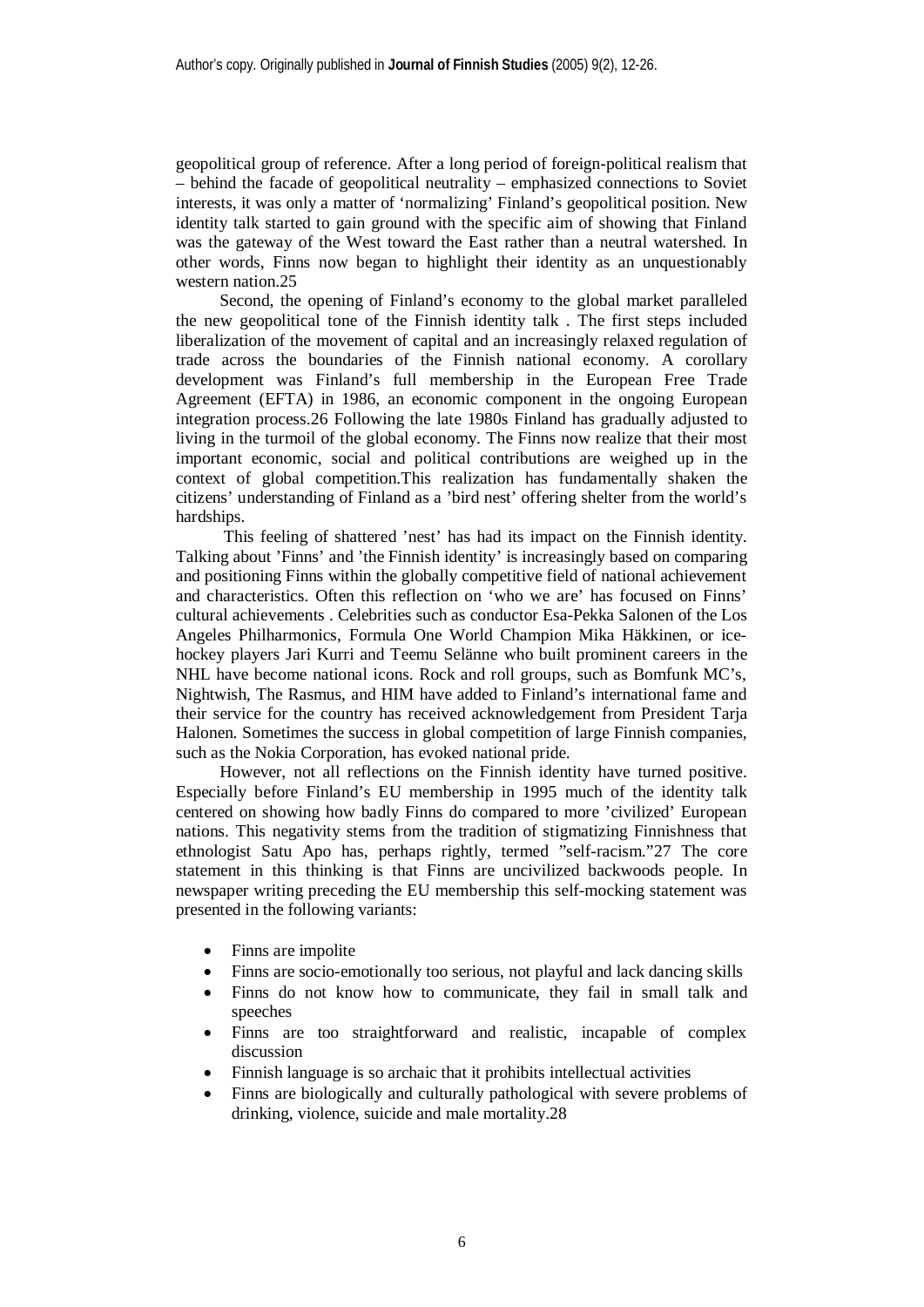Curiously, the reflection on what Finns are like as Europeans produced discourses looking for the low points of Finnish culture, instead of, for example, celebrating the remarkable achievements of a country rising from the ashes of the Second World War. Satu Apo explains this self-mockery by referring to the fact that it has been common among the Finnish elites to have a peasant or working class background. Hence, many nation-builders and opinion leaders have seen 'development' and 'progress' as a reflection of their own distanciation from the banal culture of the common people. What results is a long tradition of seeing that 'Finnishness' falls short of what it ought to be, and moreover, that Finns' habits and customs should change to measure up with those of other nations.29

Her argument is credible, but fails to address why the masses have adopted this bleak 'self-portrait'. From a slightly different vantage point negative identity talk could be seen as a social-psychological means of coping with certain aspects of Finnishness, such as heavy drinking habits, that can not simply be 'brushed under the carpet'. By deliberately exaggerating undesirable characteristics of the mainstream Finnish way of life, by being more modest than is necessary, Finns may discharge or even invert the negative meanings of these cultural traits.

Clearly, joining the EU was a watershed in the negotiation of who Finns are, occasioning much talk about identity . Discussions about EU membership as the crucial political choice that definitively settled Finland's belonging to the West exemplify a positive tone in this debate.30 More ambivalent issues were connected to the position of domestic food production in the European market and to the future of rural areas – their landscapes and traditional ways of life . This rural identity had already been under pressure because of urbanization and the increasingly dynamic economy based on information technologies.

Concerns about the future of rural Finland have found expression in various forms of localism that have recently questioned the thesis about globalization as a homogenizing force.31 It seems that the early twentieth-century idea of who Finns are is being adopted and revised as a series of localized identity markers in the rapidly changing world. Examples of this 'revival' are comic books and novels written in regional dialects or with a strong connection to particular localities, and the rise of domestic pop music with lyrics depicting ordinary places (about the contribution by visual artists, see Paul Wilson's article in this volume). It is difficult to say at this point whether these localisms gradually erode the unity of the mainstream Finnish identity or whether they are a passing fashion. It is nevertheless clear that they have changed the way how most Finns currently see themselves and how they experience their quotidian environments in the context of globalization.

Increasing international mobility has also influenced the setting in which the Finnish identity is negotiated. The touted (but somewhat erroneous) image of Finland as a country with a homogeneous national culture reflects nation-building processes that succeeded in establishing the nation as a strong "root metaphor" superseding ethnic, local, cultural, religious, socio-economic and political differences (some of which had existed for centuries).32 Because the absolute number and proportion of foreigners living in Finland has been smaller than in most European countries, even small changes that increase the visibility of the outside world within Finland may be significant for the way in which Finns see themselves as part of the world .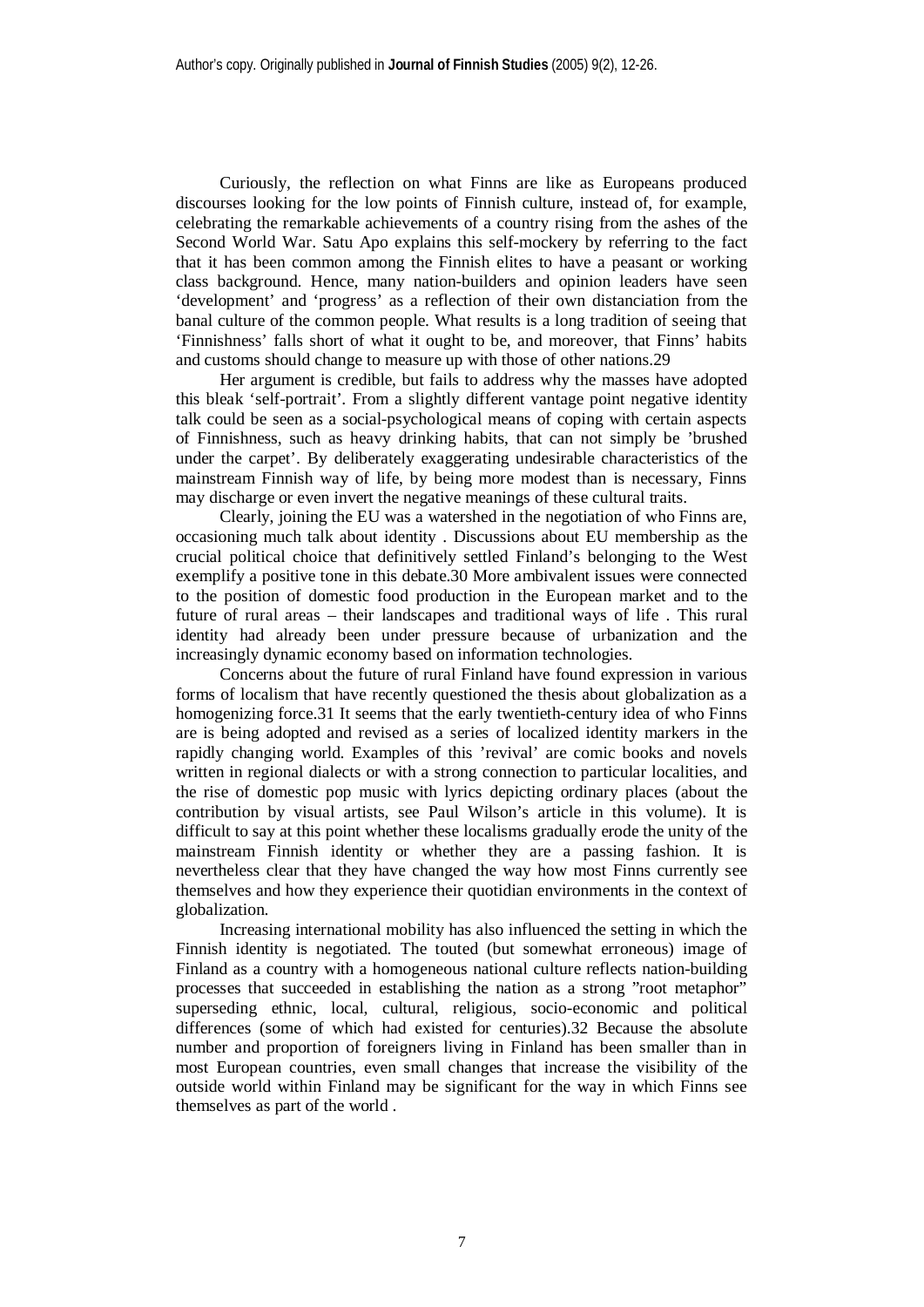The number of foreign citizens living in Finland has grown rapidly since the 1990s (Table 2). Finns today accept foreigners living in Finland more easily than before (Table 3). The growth of positive attitudes toward immigrant workers is paralleled by the growing interest of Finns in the international job market, especially Europe.33 Still, all foreigners are not treated equally : the longer the distance from the 'most desirable' group of foreigners (that is, white young professionals with steady income) the harsher the attitudes become. Umayya Abu-Hanna, a Palestinian journalist who immigrated to Finland from Israel 25 years ago writes:

Because there are few immigrants in Finland, and Finns are a homogeneous group, foreigners represent first and foremost 'Otherness', for better and for worse. The unique and individual aspects of foreigners are overshadowed by this Otherness. The majority population sees primarily 'difference.' Elsewhere in the media and politics the myth of homogeneous Finnishness is reproduced – more persistently than the Finnish history would suggest. "This is what we Finns are like," they say. Therefore Otherness is mainly not so good, and never the best. When 'good' has already been defined and embedded within the dominant national identity, Otherness and change can not be for the better. Foreigners remain mirrors for the Finnish culture, not the bearers of new languages, cultures and historical backgrounds.34

Nevertheless, new foreign based population groups now exist in Finland and are slowly carving spaces for themselves in the Finnish mainstream culture that is becoming less homogeneous, more open to outside influences, and less culturally protectionist. New loyalties and sources of identity are emerging, not replacing the national identity but perhaps making it less rigid and monolithic. It appears that the question 'Who is the Finn?' is currently answered in at least partly novel ways.

#### **Conclusion: Who is the Finn?**

Having begun this paper with a personal note, I will conclude with one. Anthropologist Mary Douglas notes that "nothing else but institutions can define sameness. Similarity is an institution."35 National identity is simultaneously about similarity (what 'we' have in common) and difference (how 'we' differ from 'others'). The Finnish nation-building process succeeded in creating the idea of Finns as a strong "root metaphor," one that has tolerated much critical consideration on who we are and what we are like. This identity talk is an ongoing process that reflects the changing cultural, economic and political circumstances in which people live their lives.

Globalization and the related rise of various localisms perhaps best describe most of the changes that now conditionthe negotiation of Finnish identity. It has shaken the foundations of Finnish unitary culture by opening up new possibilities to interact with the world and its cultural richness. Today Finns consume products from all over the world and travel more broadly than ever before. Finns also encounter more cultural difference in their quotidian living environments than just two decades ago. The ensuing challenge is to accept as Finns also those foreigners who wish to become ones.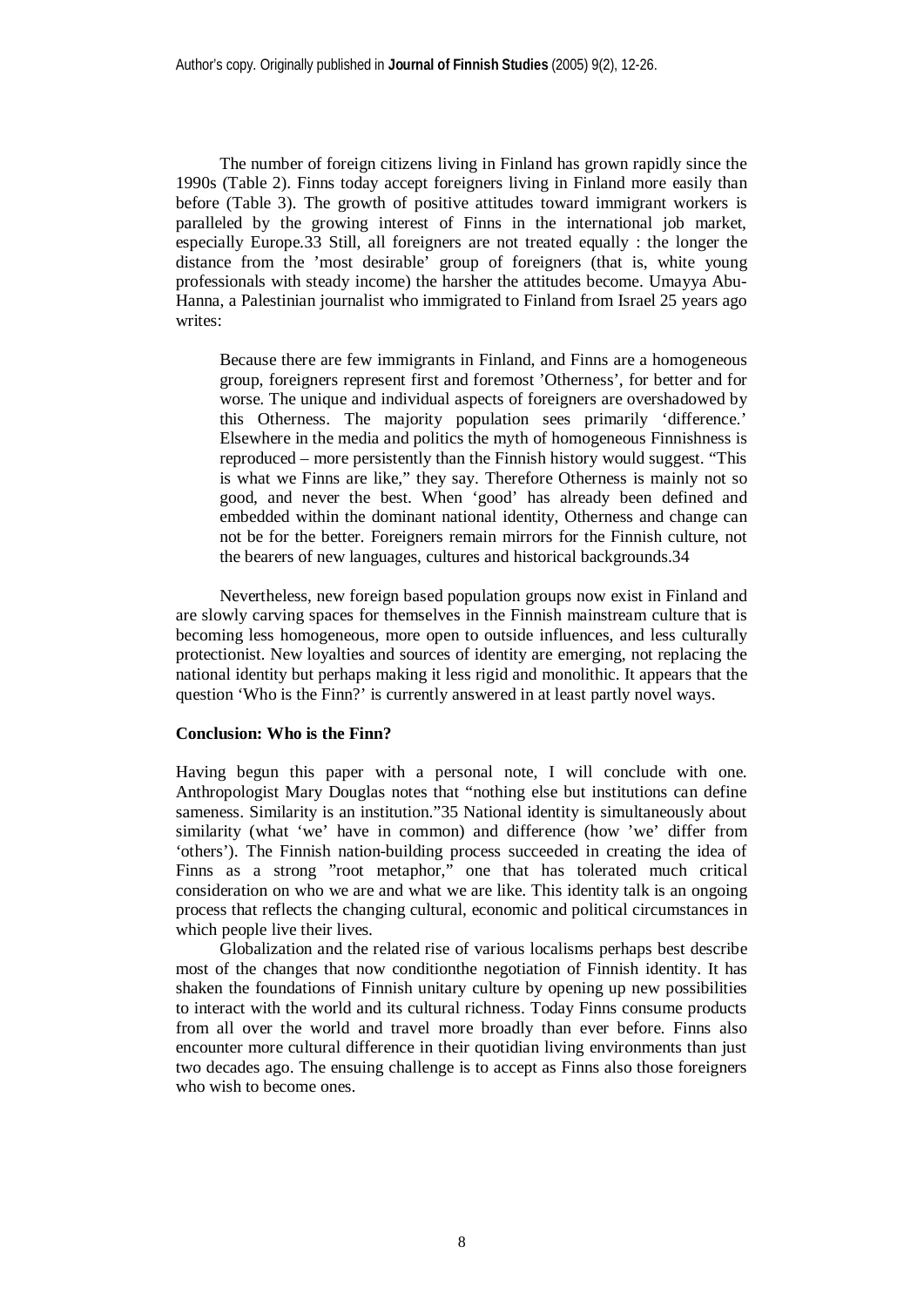The revival of local cultural traditions, dialects and loyalties have challenged the nation-state-centered hierarchies of identification by offering a more nested and multi-layered context for identity talk – one that brings together local ties and global flows. Entirely new kinds of communities now command the loyalties that previously were reserved only for the nation-state . Among these are ethnic minorities (for example the indigenous Sàmi or the Swedish-speaking Finns; of the latter, see Kepsu and Westerholm in this volume), company-based 'tribes' (for instance the employees of the Nokia Corporation), or localities (home town or region).

 Clearly, in approaching the Finnish identity there can never be an exhaustive answer to the question, 'Who is the Finn?' Yet, my observations concerning the composition of the Finnish ice-hockey team in the 2004 World Cup is revealing in ways more than one. These players represent a generation of Finns for whom an international job is the rule rather than an exception. They move in and out of Finland flexibly and make important choices based on possibilities rather than necessities. They probably feel very 'Finnish' but have also acquired a cosmopolitan mentality. They are very loyal to their professional teams, but consider it an honor to represent Finland in World Championships when invited to do soThese young professionals can never shake off the heritage of having grown into the Finnish national culture but fluently adopt new habits, styles and tastes from others. They are 'the Finns,' just like many others in their generation: people who have no choice but to be Finns, yet who *choose* to be ones.

## **Endnotes**

<sup>6</sup> Stuart Hall, "Introduction: Who needs identity?," in Stuart Hall and Paul Du Gay eds, *Questions of Cultural Identity* (London: Sage, 1996) 1–17.

<sup>1</sup> Allen Guttmann, *The Olympics* (Champaign IL: University of Illinois Press, 2002).

<sup>2</sup> Pekka Kuusisto, Ethnicity in Print. *University of Helsinki Department of English,*

*Pragmatics, Ideology and Contacts Monographs* 1 (2000).

<sup>&</sup>lt;sup>3</sup> Veronika Honkasalo, "Nyt mä oon suomalainen ... varmaan" (Unpublished M.A. thesis, University of Helsinki, 2001) 64–67.

<sup>4</sup> Outi Lepola, *Ulkomaalaisesta suomenmaalaiseksi* (Helsinki: Suomalaisen Kirjallisuuden Seura, 2000).

<sup>&</sup>lt;sup>5</sup> See, for example, David Newman and Anssi Paasi, "Fences and neighbours in the postmodern world: boundary narratives in political geography," *Progress in Human Geography* 22 (1998) 186–207; Jouni Häkli and David H. Kaplan, "Learning from Europe? Borderlands in social and geographical context," in David H. Kaplan and Jouni Häkli eds, *Boundaries and Place* (Lanham: Rowman and Littlefield, 2002) 1–17.

<sup>7</sup> For example, Birgit Meyer and Peter Geschiere eds, *Globalization and Identity* (Oxford: Blackwell, 2003).

<sup>&</sup>lt;sup>8</sup> Jouni Häkli and Anssi Paasi, "Geography, space and identity," in Jan Öhman and Kirsten Simonsen eds, *Voices from the North* (Aldershot: Ashgate, 2003) 141–156.

<sup>9</sup> For example, Philip Schlesinger, *Media, State and Nation* (London: Sage, 1991).

<sup>10</sup> Montserrat Guibernau, *Nationalisms* (Cambridge: Polity Press, 1996) 72.

<sup>&</sup>lt;sup>11</sup> Richard Jenkins, *Social Identity* (London: Routledge, 1996).

<sup>&</sup>lt;sup>12</sup> Ibid., 95.

<sup>13</sup> Michael Billig, *Banal Nationalism* (London: Sage, 1995) 61.

<sup>14</sup> Orvar Löfgren, "The nationalization of culture," *Ethnologia Europaea* 19 (1989) 5–23.